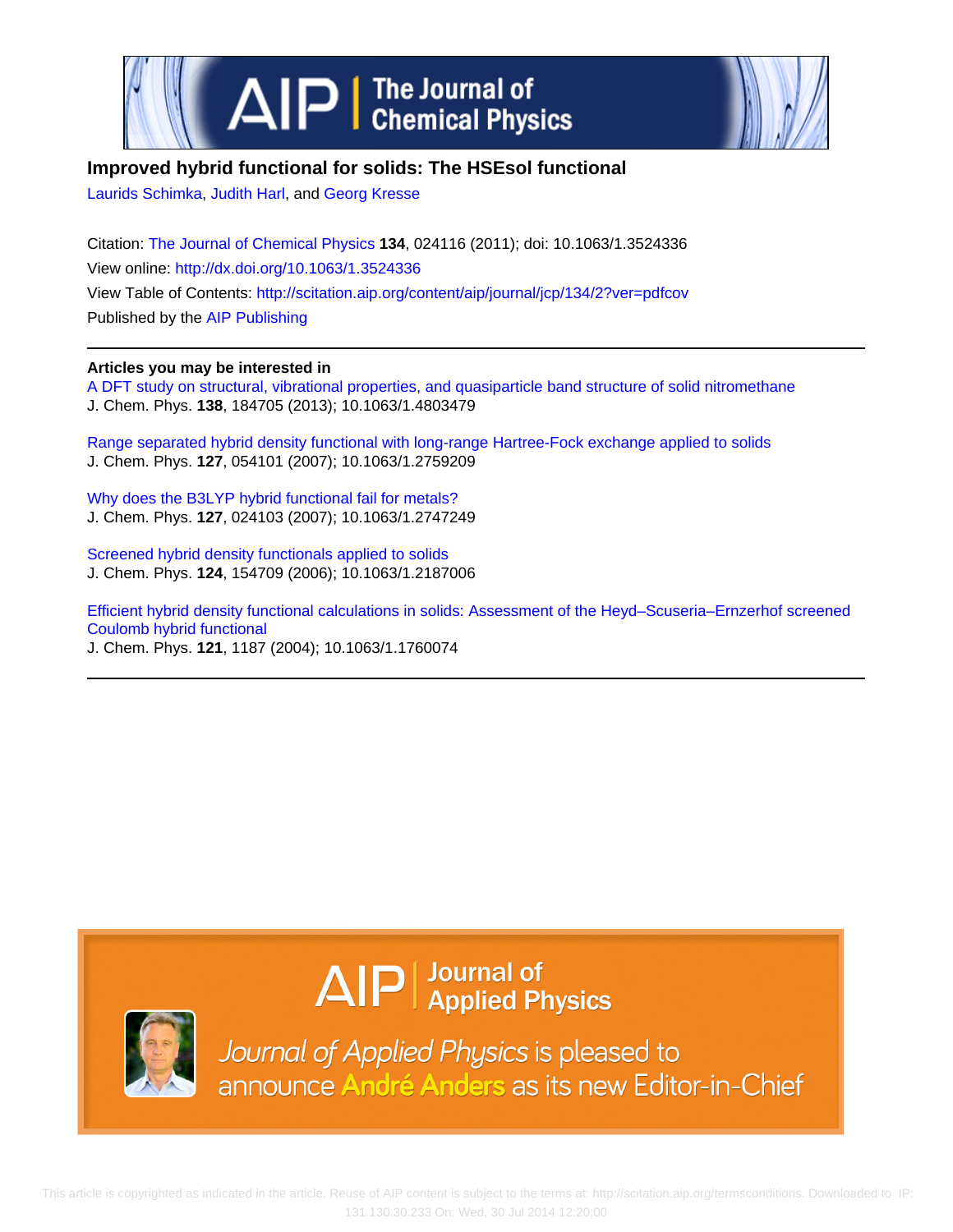## **[Improved hybrid functional for solids: The HSEsol functional](http://dx.doi.org/10.1063/1.3524336)**

Laurids Schimka,<sup>[a\)](#page-1-0)</sup> Judith Harl, and Georg Kresse

*University of Vienna, Faculty of Physics, and Center for Computational Materials Science, Sensengasse 8/12, A-1090 Vienna, Austria*

(Received 31 August 2010; accepted 15 November 2010; published online 13 January 2011)

We introduce the hybrid functional HSEsol. It is based on PBEsol, a revised Perdew–Burke– Ernzerhof functional, designed to yield accurate equilibrium properties for solids and their surfaces. We present lattice constants, bulk moduli, atomization energies, heats of formation, and band gaps for extended systems, as well as atomization energies for the molecular G2-1 test set. Compared to HSE, significant improvements are found for lattice constants and atomization energies of solids, but atomization energies of molecules are slightly worse than for HSE. Additionally, we present zeropoint anharmonic expansion corrections to the lattice constants and bulk moduli, evaluated from *ab initio* phonon calculations. *© 2011 American Institute of Physics*. [doi[:10.1063/1.3524336\]](http://dx.doi.org/10.1063/1.3524336)

#### **I. INTRODUCTION**

Density functional theory (DFT) in the formulation of Kohn and Sham  $(KS)^1$  provides an efficient method to evaluate materials properties on a quantum-mechanical level. The present approximations to the exchange-correlation energy, however, lead to systematic errors in the description of geometrical properties, atomization energies, heats of formation, surface energies, and adsorption energies. For example the widely used local density approximation (LDA) and the gradient corrected Perdew–Burke–Ernzerhof (PBE)<sup>2</sup> functional yield average errors of approximately 1%–2% in the lattice constants; LDA underestimates, while PBE overestimates them. In addition, PBE lattice constant errors systematically increase with increasing mass (e.g., along the series C, Si, Ge,  $\alpha$ -Sn). On the other hand, errors in the LDA atomization energies (compound energy vs. atomic energy) are often exceeding 100 kJ/mol, and although PBE improves the performance for the atomization energies significantly, for heats of formation the errors often remain as large as 50 kJ/mol per formula unit  $(f.u.)$ .<sup>3</sup>

An alternative approach is based on a (partial) exact treatment of the exchange energy. In most cases, it is favorable to mix only a fraction of the non-local exact exchange to a (semi)-local exchange expression.<sup>[4](#page-10-3)</sup> These so called hybrid functionals (e.g., the PBE $0^{5,6}$  $0^{5,6}$  $0^{5,6}$  functional by Perdew, Burke, and Ernzerhof) also offer a better description of band gaps as they can be considered as an approximation to the GW quasiparticle equation assuming a static, fixed dielectric function.

For solids, where the long-range part of the exact exchange is screened by correlation effects, faster numerical convergence of the hybrid functionals with k-points can be obtained by splitting the Coulomb interaction  $\nu$  into a shortrange (SR) and long-range (LR) part, e.g., by defining

$$
v(r) = \frac{1}{r} = \underbrace{\frac{\text{Erf}(\mu r)}{r}}_{v^{LR}} + \underbrace{\frac{\text{Erf}(\mu r)}{r}}_{v^{SR}},
$$
\n(1)

and by evaluating the long range part using DFT. In the screened hybrid functional introduced by Heyd, Scuseria, and Ernzerhof  $(HSE)$ , one quarter of the PBE short-range exchange is replaced by the exact exchange and the full PBE correlation energy is added. In the HSE06 functional (HSE06)<sup>[8](#page-10-7)</sup> the range-separation parameter  $\mu$  is set to  $\mu$  $= 0.207 \text{ Å}^{-1}$ , yielding a well balanced description for many properties.

Calculations of the lattice constants show that the fractional inclusion of exact exchange provides an improved description compared to the underlying semi-local PBE functional. $8.9$  $8.9$  However, HSE06 inherits the PBE tendency to overestimate lattice constants, as well as the increase of the error for heavier elements. This overestimation can be pronounced for metals (e.g., Ag error 2%), ionic compounds (LiF, LiCl, NaF, NaCl approx.  $1\%$ ), and heavier elements ( $\alpha$ -Sn error  $> 1.2\%$ ).<sup>10</sup> In addition, for transition metals, the atomization energies of solids exhibit significantly increased errors compared to PBE. In this paper, we introduce a hybrid functional, HSEsol, which has the same form and the same range-separation parameter as the HSE06 functional, but is based on the  $PBEsol<sup>11</sup>$  $PBEsol<sup>11</sup>$  $PBEsol<sup>11</sup>$  functional for the semi-local exchange and correlation part:

$$
E_{xc}^{\text{HSEsol}} = E_c^{\text{PBEsol}} + E_x^{\text{PBEsol}} - \frac{1}{4} E_x^{\text{SR,PBEsol}} + \frac{1}{4} E_x^{\text{SR,EXX}}.
$$
\n(2)

A more detailed description of HSEsol and results for solids will be presented in Sec. [II A](#page-2-0) and Secs. [III A–](#page-4-0)[III C,](#page-6-0) respectively. We note that the PBEsol functional yields very similar results as the AM05 functional suggested by Armiento and Mattsson in  $2005$ ,  $12, 13$  $12, 13$  and we could have equally well have based our new functional on AM05. However, the lack of an explicit formula for the AM05 exchange hole precluded such a development.

Moreover, we present *ab initio* calculations of the zeropoint anharmonic expansion (ZPAE) effect on the lattice constants. The increase of the theoretical lattice constants caused by the ZPAE can be as large as 2% for very light solids such as LiH. The influence on Li is still 0.7% and

<span id="page-1-0"></span>a) Author to whom correspondence should be addressed. Electronic mail: [laurids.schimka@univie.ac.at.](mailto: laurids.schimka@univie.ac.at) URL: http://cms.mpi.univie.ac.at.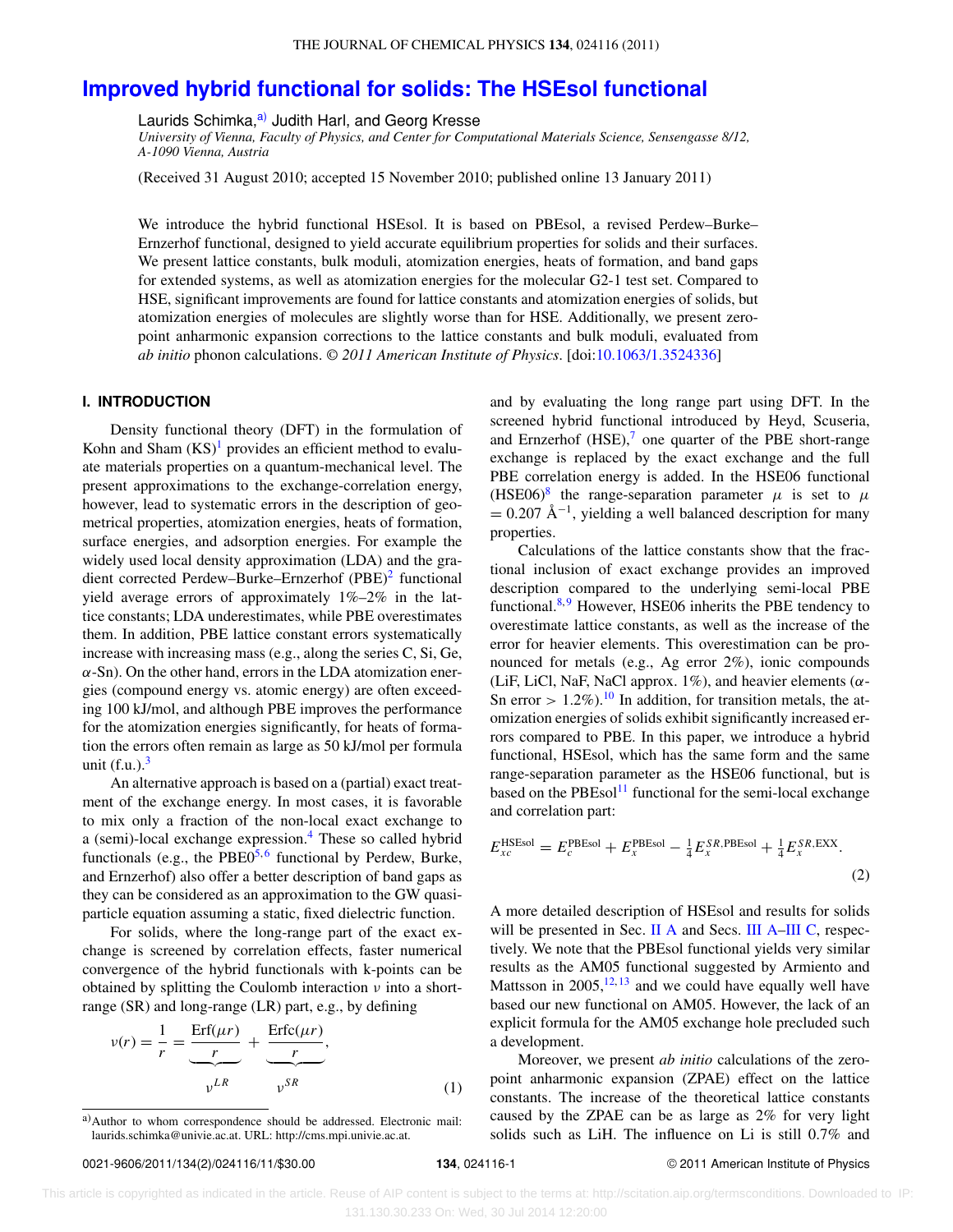<span id="page-2-2"></span>TABLE I. Parameters of the PAW data sets used in the present work, but not in Ref. [9.](#page-10-8) "Valence" indicates which orbitals are treated as valence orbitals;  $r_c^l$  are the cutoff radii for the partial waves. If small indices are used, they indicate which cutoff was used for  $s$ -,  $p$ -, and  $d$ -partial waves.  $E_{\text{cut}}$  are the energy cutoffs used in the present work.

|    | Valence | $r_c^l$ (a.u.)       | $E_{\text{cut}}$ (eV) |
|----|---------|----------------------|-----------------------|
| H  | 1s      | 0.8                  | 700                   |
| Be | 1s2s    | $1.5_s, 1.8_{pd}$    | 310                   |
| S  | 3s3p    | 1.5                  | 400                   |
| Ge | 3d4s4p  | $2.3_{sp}$ , $2.2_d$ | 310                   |
| In | 4d5s5p  | 2.5                  | 240                   |
| Sn | 4d5s5p  | 2.5                  | 240                   |
| Sb | 5s5p    | 2.3                  | 170                   |

0.5–0.9 % for LiF, LiCl, and NaCl. In view of new methods like PBEsol,  $AM05$ ,  $^{12,14}$  $^{12,14}$  $^{12,14}$  $^{12,14}$  revTPSS,  $^{15}$  the random-phaseapproximation  $(RPA)$ ,  $3,16$  $3,16$  or the second-order screened ex-change corrected RPA,<sup>[17](#page-11-7)</sup> that all yield average lattice constant errors as small as 0.5%, it is evident that the effect of the ZPAE must not be neglected. The ZPAE is often accounted for by semi-empirical formulas as derived in Ref. [18.](#page-11-8) The *ab initio* evaluation of zero-point energies via the phonon density of states is well established. In the context of *ab initio* calculations, such corrections have been first calculated for  $BN<sup>19</sup>$  and MgO.<sup>[20](#page-11-10)</sup> Nowadays, they can be routinely evaluated for the materials considered in performance tests of new functionals, however a concise set of zero point vibration corrections is yet not available for solids. The ZPAE evaluated from *ab-initio* via the calculation of phonon frequencies is discussed in Sec. [II B.](#page-2-1) The results will be compared to the ZPAE corrections calculated using a the semi-empirical formula given in Ref. [18.](#page-11-8)

#### **II. METHOD OF CALCULATION**

All results presented in this paper have been obtained using the projector augmented-wave method $2^{1,22}$  $2^{1,22}$  $2^{1,22}$  as implemented in the Vienna *Ab Initio* Simulation Package  $(VASP).^{23, 24}$  $(VASP).^{23, 24}$  $(VASP).^{23, 24}$  $(VASP).^{23, 24}$  $(VASP).^{23, 24}$ 

The evaluation of the exact exchange energy in VASP as required for the HSE and the HSEsol functional has been discussed in Refs. [9](#page-10-8) and [25.](#page-11-15) The PAW potentials used in the present work are equal to the ones in Ref. [9.](#page-10-8) Parameters of the PAW potentials of elements not included in Ref. [9](#page-10-8) are summarized in Table [I.](#page-2-2)

#### <span id="page-2-0"></span>**A. The HSEsol functional**

For the HSEsol functional, one quarter of the shortrange PBEsol exchange is replaced by the exact exchange. The short-range PBEsol exchange can be calculated by multiplying the LDA exchange energy density with the enhancement factor  $F_x^{SR,PBEsol}(s, \mu/k_F)$ , which depends on the dimensionless reduced gradient  $s = |\nabla n|/(2k_F n)$  and the reduced range-separation parameter  $\mu/k_F$ ,  $k_F = (3\pi^2 n)^{1/3}$ 

(see, e.g., Ref. [26\)](#page-11-16):  $E_r^{SR, PBEsol}$  (3)

$$
= \int d^3r \, n(\mathbf{r}) \, \epsilon_x^{\text{LDA}}[n(\mathbf{r})] \, F_x^{SR, \text{PBEsol}}(s(\mathbf{r}), \, \mu/k_F(\mathbf{r})). \tag{4}
$$

The enhancement factor is determined by an integral of the range-separated Coulomb kernel  $v^{SR} = \text{Erfc}(\mu u)/u$ times the spherically-averaged PBEsol exchange hole along  $y = k_F u$ :

$$
F_x^{SR, PBEsol, \mu}(s, \mu/k_F)
$$
  
= 
$$
-\frac{8}{9} \int_0^\infty dy \, y \, J^{PBEsol}(s, y) \operatorname{Erfc}((\mu/k_F) y).
$$
 (5)

For the PBEsol exchange hole, we use the form recently proposed by Henderson–Janesko-Scuseria  $(HJS)^{27,28}$  $(HJS)^{27,28}$  $(HJS)^{27,28}$  as formulated for the PBEsol functional. In the HSE functional as defined in Refs. [7](#page-10-6) and [29,](#page-11-19) the PBE exchange hole by Perdew *et al.*<sup>[26](#page-11-16)</sup> has been applied. In contrast to that  $PBE^{26}$ hole and the recently proposed  $PBEsol<sup>30</sup>$  exchange correlation hole by Perdew *et al.*, the HJS exchange hole allows a fully analytical evaluation of the range-separated enhancement factor. Additionally, it reproduces the PBE and PBEsol exchange energy, if the unscreened Coulomb kernel is used.

The short-range exact exchange energy is obtained by replacing the Coulomb kernel in the exact exchange energy expression. The SR exact exchange is accordingly given as a double-sum over all occupied (occ) one-electron states  $\psi_i(\mathbf{r})$ :  $E^{SR,EXX}$ 

$$
\begin{split} \n\kappa &= -\frac{1}{2} \sum_{ij,occ} \int d^3r d^3r' \nu^{SR} (|\mathbf{r} - \mathbf{r}'|) \\ \n& \times \psi_i^*(\mathbf{r}) \psi_j(\mathbf{r}) \psi_j^*(\mathbf{r}') \psi_i(\mathbf{r}'). \n\end{split} \tag{6}
$$

The one-electron Schrödinger equation is solved with the corresponding non-local exchange potential

$$
V_x(\mathbf{r}, \mathbf{r}') = -\sum_{j,occ} v^{SR}(|\mathbf{r} - \mathbf{r}'|) \times \psi_j(\mathbf{r}) \psi_j^*(\mathbf{r}').
$$

The convergence with respect to the *k*-point grid used in the BZ sampling is the same as for the HSE06 functional and we therefore refer to the detailed tests shown in Ref. [9.](#page-10-8) HSEsol lattice constants are presented in Sec. [III A](#page-4-0) and the atomization energies and heats of formation are presented in Sec. [III B.](#page-5-0)  $\Gamma$ -centered Monkhorst-Pack like  $k$ -point grids were employed:  $12 \times 12 \times 12$  k-points for insulators and  $20 \times 20 \times 20$  k-points for metals. The reciprocal grid for the exact-exchange potential has been down sampled by a factor of two. $31$ 

#### <span id="page-2-1"></span>**B. Zero-point anharmonic expansion correction from ab initio**

Experimental lattice constants are affected by contributions from phonon zero point vibration energies, which are in general not accounted for in zero temperature DFT calculations. Zero-point vibration energies influence not only the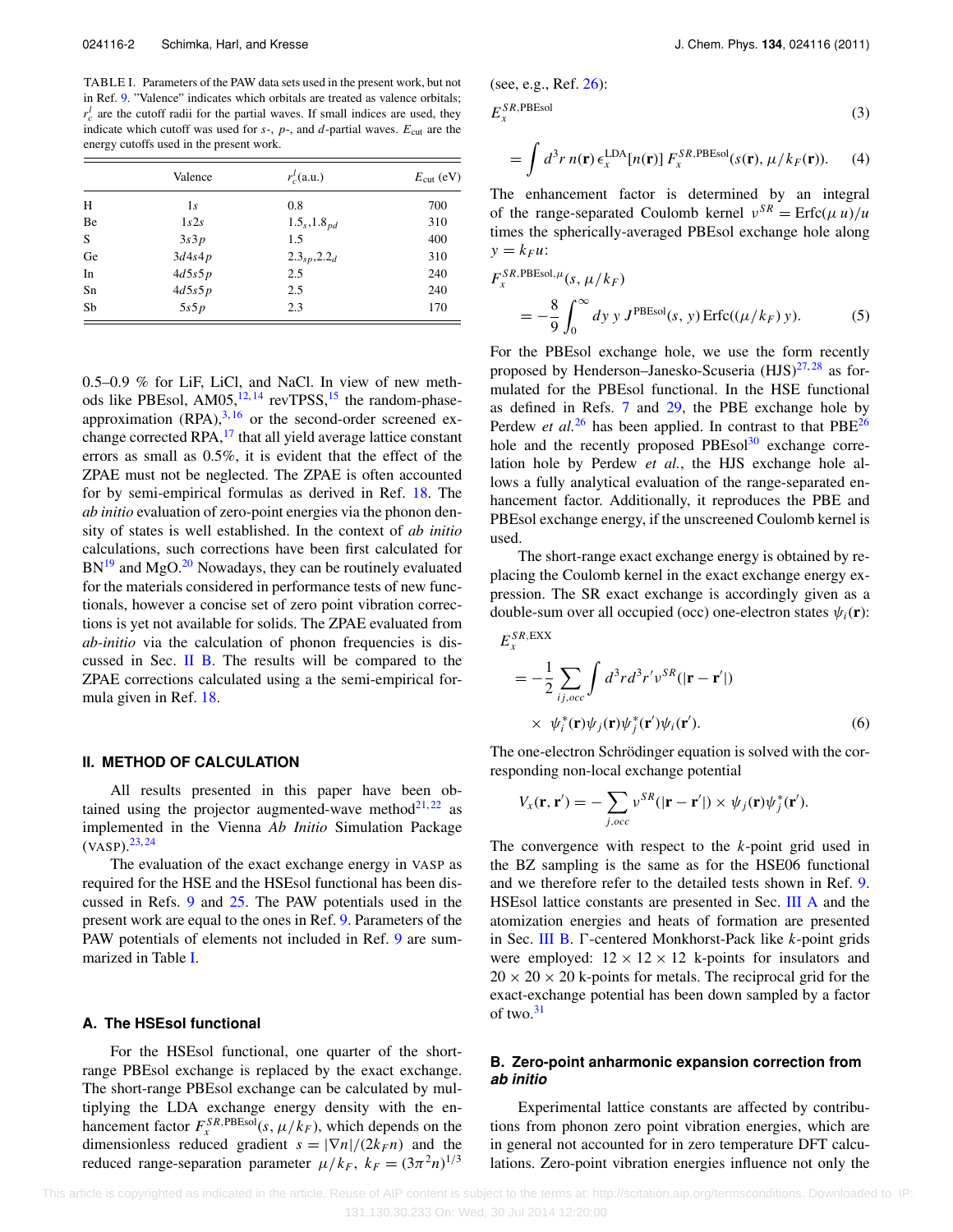<span id="page-3-0"></span>TABLE II. PBE lattice constants without (first column) and with (second column) zero-point vibrational energies. The change due to the resulting correction with respect to experiment is shown in column five and seven. The experimental  $T = 0$  K lattice constants and the experimental lattice constants corrected for by the semi-empirical ZPAE given in Eq. [\(9\)](#page-4-1) have been taken from Ref. [32](#page-11-22) (third and fourth column). The sixth column shows the experimental lattice constants corrected for by the PBE ZPAE calculated from *ab initio* phonon calculations. All lattice constants are given in Å. The Strukturbericht symbols (in parentheses) are used for the structure as follows: A1-fcc; A2-bcc; A4-diamond; B1-rocksalt; B3-zinc blende.

| Solid    | PBE   | PBE+ZPAE corr |       | Exp-ZPAE<br>(empirical) |            | Exp-ZPAE  |            |
|----------|-------|---------------|-------|-------------------------|------------|-----------|------------|
|          |       |               | Exp.  |                         | $%$ to Exp | (present) | $%$ to Exp |
| Li(A2)   | 3.437 | 3.461         | 3.477 | 3.451                   | 0.7        | 3.453     | 0.7        |
| Na(A2)   | 4.197 | 4.208         | 4.225 | 4.209                   | 0.4        | 4.214     | 0.3        |
| AI(A1)   | 4.040 | 4.054         | 4.032 | 4.019                   | 0.3        | 4.018     | 0.3        |
| Rh(A1)   | 3.830 | 3.835         | 3.798 | 3.793                   | 0.1        | 3.794     | 0.1        |
| Pd(A1)   | 3.943 | 3.948         | 3.881 | 3.876                   | 0.1        | 3.876     | 0.1        |
| Cu(A1)   | 3.636 | 3.643         | 3.603 | 3.596                   | 0.2        | 3.595     | 0.2        |
| Ag(A1)   | 4.147 | 4.154         | 4.069 | 4.062                   | 0.2        | 4.062     | 0.2        |
| C(A4)    | 3.573 | 3.586         | 3.567 | 3.544                   | 0.6        | 3.553     | 0.4        |
| Si(A4)   | 5.469 | 5.478         | 5.430 | 5.415                   | 0.3        | 5.421     | 0.2        |
| Ge(A4)   | 5.761 | 5.769         | 5.652 | 5.639                   | 0.2        | 5.644     | 0.1        |
| Sn(A4)   | 6.656 | 6.664         | 6.482 | 6.474                   | 0.1        | 6.474     | 0.1        |
| LiH(B1)  | 4.006 | 4.090         | 4.064 |                         |            | 3.979     | 2.1        |
| LiF(B1)  | 4.064 | 4.102         | 4.010 | 3.960                   | 1.2        | 3.972     | 0.9        |
| LiCl(B1) | 5.148 | 5.184         | 5.106 | 5.072                   | 0.7        | 5.070     | 0.7        |
| NaF(B1)  | 4.706 | 4.733         | 4.609 | 4.576                   | 0.7        | 4.582     | 0.6        |
| NaCl(B1) | 5.699 | 5.724         | 5.595 | 5.565                   | 0.5        | 5.569     | 0.5        |
| MgO(B1)  | 4.260 | 4.278         | 4.207 | 4.186                   | 0.5        | 4.189     | 0.4        |
| SiC(B3)  | 4.379 | 4.391         | 4.358 | 4.340                   | 0.4        | 4.346     | 0.3        |
| BN(B3)   | 3.626 | 3.641         | 3.607 | 3.585                   | 0.6        | 3.592     | 0.4        |
| BP(B3)   | 4.547 | 4.560         | 4.538 | 4.520                   | 0.4        | 4.525     | 0.3        |
| BAs(B3)  | 4.808 | 4.830         | 4.777 | 4.760                   | 0.4        | 4.755     | 0.5        |
| GaN(B3)  | 4.546 | 4.557         | 4.520 | 4.509                   | 0.2        | 4.509     | 0.2        |
| GaP(B3)  | 5.506 | 5.515         | 5.448 | 5.435                   | 0.2        | 5.439     | 0.2        |
| GaAs(B3) | 5.752 | 5.760         | 5.648 | 5.637                   | 0.2        | 5.640     | 0.1        |
| AlN(B3)  | 4.402 | 4.414         | 4.380 |                         |            | 4.368     | 0.3        |
| AlP(B3)  | 5.506 | 5.516         | 5.460 | 5.445                   | 0.3        | 5.451     | 0.2        |
| AlAs(B3) | 5.735 | 5.743         | 5.658 | 5.646                   | 0.2        | 5.649     | 0.2        |
| InP(B3)  | 5.962 | 5.971         | 5.866 | 5.856                   | 0.2        | 5.858     | 0.1        |
| InAs(B3) | 6.192 | 6.199         | 6.054 | 6.044                   | 0.2        | 6.047     | 0.1        |
| InSb(B3) | 6.638 | 6.644         | 6.479 | 6.471                   | 0.1        | 6.473     | 0.1        |

absolute energy but also the equation of state (energy versus volume curve), because the phonon frequencies decrease with increasing volume. This zero-point anharmonic expansion (ZPAE) has to be taken into account for an accurate comparison of theoretical and experimental lattice constants. To estimate the ZPAE, the PBE lattice constants of the materials presented in Table  $II$  are evaluated as the minimum of the internal energy *U*(*V*) versus volume *V* curves

$$
U(V) = E_0(V) + U_{\text{zero}}(V) \tag{7}
$$

and as the minimum of the electronic contribution  $E_0(V)$ only. The zero-point vibrational energy is calculated as a frequency integration over the vibrational density of states  $g(V, \omega)$ :

$$
U_{\rm zero}(V) = \frac{1}{2} \int \hbar \omega \, g(V, \omega) \, d\omega. \tag{8}
$$

We use a direct approach employing the force constant method as outlined in Ref. [33](#page-11-23) to calculate the phonon dispersion relation and vibrational density of states  $g(V, \omega)$ from *ab initio*. In this work, *ab initio* calculations were performed using  $2 \times 2 \times 2$  conventional unit cells and a plane-wave energy cutoff approximately 30 % above the default value. Convergence is reached at  $4 \times 4 \times 4$  k-points for insulators and semi-conductors and at  $8 \times 8 \times 8$  k-points for metals, with the exception of Li, which requires a  $12 \times 12$  $\times$  [1](#page-4-2)2 k-point grid. Figure 1 visualizes the effect of the zeropoint vibrations for the case of C. The energy versus volume curve resulting from electronic contributions only as well as the zero-point corrected curve are shown. Beside shifting the energy-volume curve to smaller binding energies, the addition of the zero-point vibrational energies leads to an increase of the lattice constants resulting from the anharmonic potential. The effect of the specific functional (e.g. LDA versus PBE) on the zero-point vibrational effect is found to be negligible. To show this, we evaluated the zero-point energies applying the LDA functional for some selected materials. For the vibrational frequencies, the deviations from PBE are typically only about 5%, and the resultant change of the ZPAE corrected lattice constants is typically only 0.05 % (5% of 1%). This suggests that it is irrelevant whether the ZPAE are calculated using the PBE functional or using a more accurate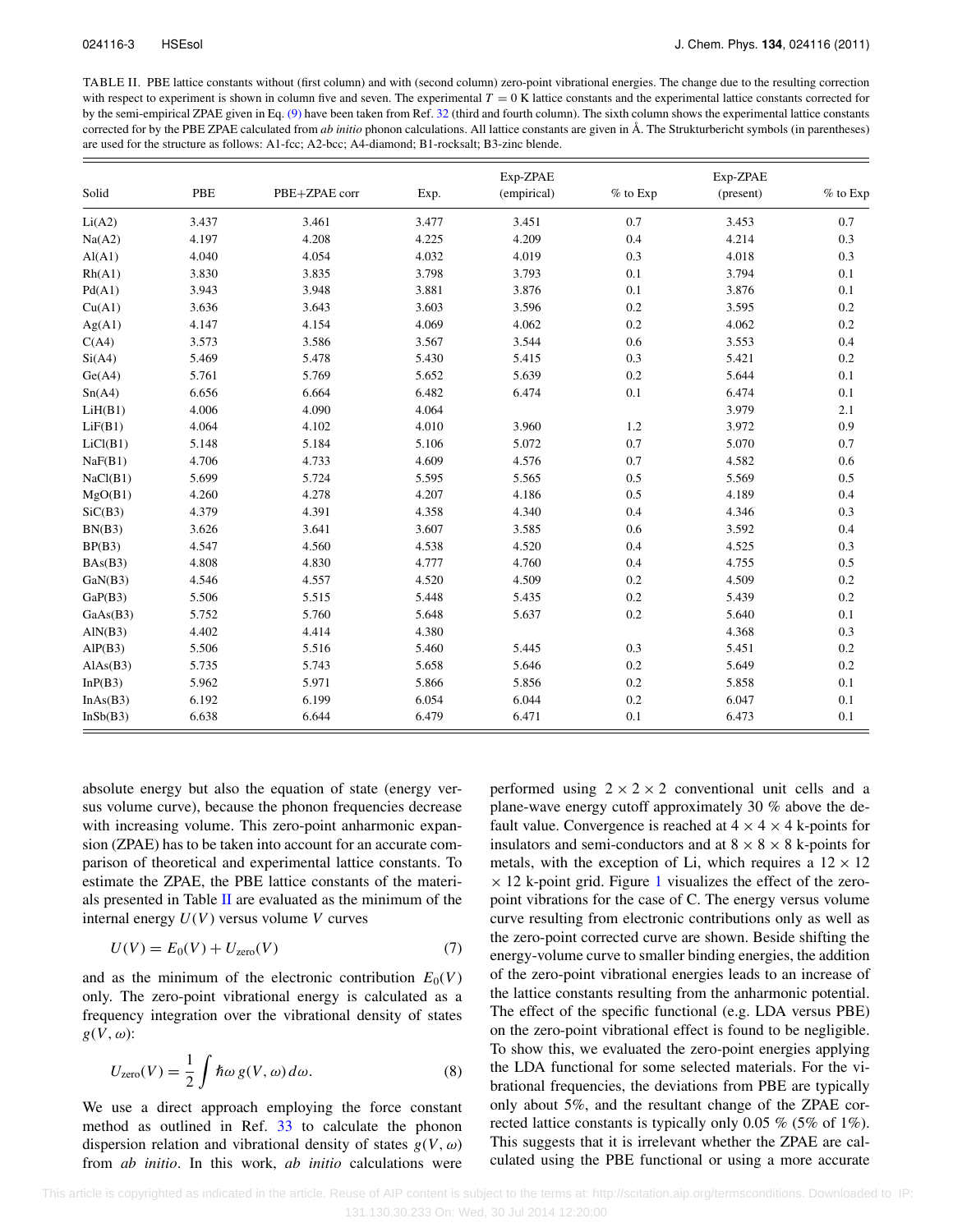<span id="page-4-2"></span>

FIG. 1. Energy vs volume for C-diamond including the zero-point vibrational energy (bold line) and neglecting zero-point vibrational effects (dashed line).

functional. Before commenting on the results in more detail, we would like to compare our results with existing literature data. Grabowski *et al.* have also calculated zero point vibrational energies for few non magnetic fcc metals $34$  using DFT within the quasi harmonic approximation. Their corrections for Al, Cu, Rh, Pd, Ag and Pt are essentially identical to our corrections. This is not astonishing, since similar codes and procedures were used, but it indicates that the authors of Ref. [34](#page-11-24) and we have both reached technical convergence. The more interesting comparison is with the widely used semi empirical ZPAE corrections derived in Ref. [18:](#page-11-8)

$$
\frac{\Delta a_0}{a_0} = \frac{\Delta V_0}{3 V_0} = \frac{3}{16} (B_1 - 1) \frac{k_B \Theta_D}{B_0 V_0}.
$$
\n(9)

In this equation, the lattice constants  $a_0$ , the bulk moduli  $B_0$ , and the Debye temperatures  $\Theta_D$  are usually obtained from experiment, whereas the pressure derivative of the bulk modulus  $B_1$  is usually calculated and thus depends on the applied functional. It is immediately obvious, that the semi empirical formula is remarkably accurate (see Table [II\)](#page-3-0), *a posteriori* validating its use. In particular for metals, our present values are practically identical to the simpler empirical correction. For semiconductors and insulators, however, the empirical ZPAE corrections are slightly too large, specifically for C, BN, LiF or MgO the empirical formula overestimates the ZPAE by about 30%. This is most likely related to optical modes, which can not be properly described in the simple Debye model underlying Eq. [\(9\).](#page-4-1)

In Table [II](#page-3-0) corrected and uncorrected PBE lattice constants are summarized for our test set of materials. As already mentioned above LDA ZPAE corrections would be almost identical to PBE ZPAE corrections. It seems therefore reasonable to correct the experimental lattice constants directly, and to compare with those corrected experimental lattice constants from now on, instead of applying the corrections to the theoretical energy-volume curves. This is the route we will

<span id="page-4-3"></span>

FIG. 2. Lattice constant errors (%) compared to the ZPAE corrected experimental lattice constant (see Sec. [II B\)](#page-2-1).

take from now on (see Table [III](#page-5-1) for the corrected experimental lattice constants).

#### <span id="page-4-1"></span><span id="page-4-0"></span>**III. RESULTS**

#### **A. HSEsol lattice constants and bulk moduli**

Lattice constants obtained from the HSEsol functional are summarized in Table [III](#page-5-1) and are compared to PBE, PBEsol, and HSE06 values, whereas detailed results for the bulk moduli can be found in the supplementary material.<sup>[35](#page-11-25)</sup> The lattice constant errors  $(\%)$  with respect to the ZPAE corrected experimental values are visualized in Fig. [2](#page-4-3) (see also the supplementary material for alternative representa-tions of the same data).<sup>[35](#page-11-25)</sup> While the PBE functional predicts overall too large lattice constants (with the exception of Na and Li), both HSE06 and PBEsol reduce the lattice constants and improve agreement with experiment. Compared to ZPAE corrected experimental lattice constants, the PBEsol and the HSE06 lattice constants are however still too large. The HSEsol functional provides smaller mean relative errors than the three other functionals, and only for Rh and GaN the error in the HSEsol lattice constants is larger than 1%. The bulk moduli are predicted to be slightly too large for HSEsol, but again, the HSEsol functional yields the smallest deviation from experiment (MARE: PBE 12.6%, PBEsol 6.6%, HSE 6.7%, HSEsol 4.0%). We note that the comparison was done with zero-point corrected bulk moduli by subtracting the zeropoint corrections calculated for the PBE functional from the experimental values. This is certainly an approximation, but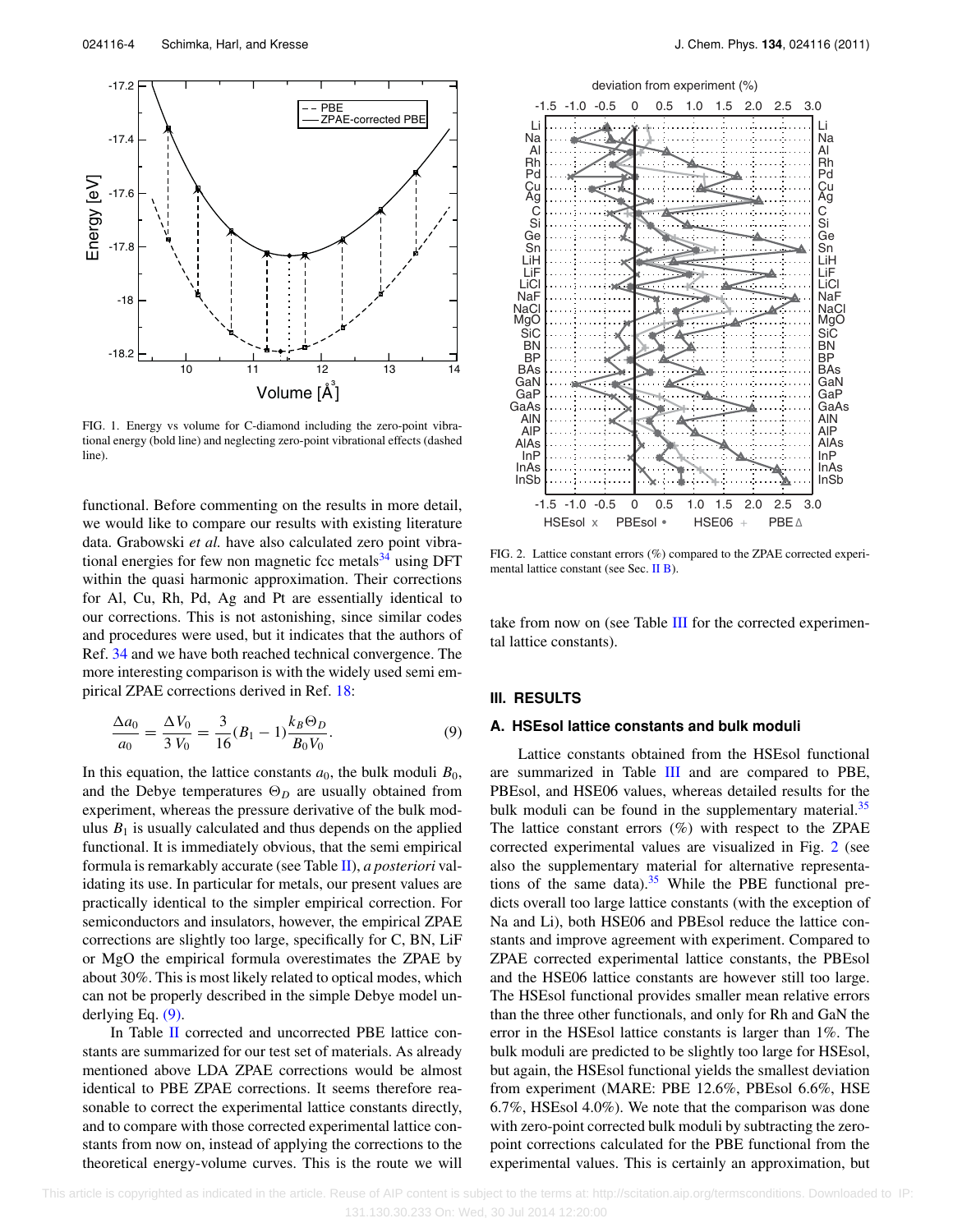<span id="page-5-1"></span>TABLE III. Theoretical lattice constants (Å) using the PBE, PBEsol, HSE, and the HSEsol functional. The PBE and HSE06 lattice constants equal the ones given in Ref. [9.](#page-10-8) The experimental lattice constants are taken from Ref. [32](#page-11-22) and *ab initio* ZPAE corrections have been subtracted (see Table [II\)](#page-3-0).

| Lattice constant (Å) |       |          |        |         |       |          |               |          |       |  |
|----------------------|-------|----------|--------|---------|-------|----------|---------------|----------|-------|--|
| Solid                | PBE   | $\%$     | PBEsol | $\%$    | HSE06 | $\%$     | <b>HSEsol</b> | $\%$     | Exp   |  |
| Li(A2)               | 3.437 | $-0.46$  | 3.436  | $-0.48$ | 3.460 | 0.22     | 3.453         | 0.00     | 3.453 |  |
| Na(A2)               | 4.197 | $-0.40$  | 4.171  | $-1.02$ | 4.225 | 0.27     | 4.206         | $-0.18$  | 4.214 |  |
| AI(Al)               | 4.040 | 0.54     | 4.015  | $-0.07$ | 4.022 | 0.10     | 4.003         | $-0.38$  | 4.018 |  |
| Rh(A1)               | 3.830 | 0.97     | 3.780  | $-0.37$ | 3.783 | $-0.28$  | 3.753         | $-1.08$  | 3.794 |  |
| Pd(A1)               | 3.943 | 1.73     | 3.876  | 0.01    | 3.921 | 1.17     | 3.869         | $-0.17$  | 3.876 |  |
| Cu (A1)              | 3.636 | 1.12     | 3.570  | $-0.72$ | 3.638 | 1.19     | 3.587         | $-0.23$  | 3.595 |  |
| Ag $(A1)$            | 4.147 | 2.09     | 4.053  | $-0.23$ | 4.142 | 1.96     | 4.073         | 0.27     | 4.062 |  |
| C(A4)                | 3.573 | 0.54     | 3.556  | 0.07    | 3.549 | $-0.12$  | 3.538         | $-0.42$  | 3.553 |  |
| Si(A4)               | 5.469 | 0.89     | 5.436  | 0.27    | 5.435 | 0.26     | 5.415         | $-0.11$  | 5.421 |  |
| Ge(A4)               | 5.761 | 2.07     | 5.674  | 0.53    | 5.682 | 0.68     | 5.633         | $-0.19$  | 5.644 |  |
| Sn(A4)               | 6.656 | 2.81     | 6.541  | 1.04    | 6.561 | 1.35     | 6.489         | 0.24     | 6.473 |  |
| LiH(B1)              | 4.006 | 0.66     | 3.983  | 0.08    | 3.988 | 0.21     | 3.972         | $-0.18$  | 3.979 |  |
| LiF(B1)              | 4.064 | 2.31     | 4.009  | 0.92    | 4.018 | 1.15     | 3.974         | $0.04\,$ | 3.972 |  |
| $LiCl$ (B1)          | 5.148 | 1.54     | 5.066  | $-0.07$ | 5.115 | 0.89     | 5.052         | $-0.34$  | 5.070 |  |
| NaF(B1)              | 4.706 | 2.70     | 4.638  | 1.21    | 4.650 | 1.47     | 4.599         | 0.37     | 4.582 |  |
| NaCl(B1)             | 5.699 | 2.32     | 5.608  | 0.70    | 5.659 | 1.61     | 5.592         | 0.40     | 5.569 |  |
| MgO(B1)              | 4.260 | 1.70     | 4.222  | 0.77    | 4.210 | 0.50     | 4.184         | $-0.13$  | 4.189 |  |
| SiC(B3)              | 4.379 | 0.76     | 4.359  | 0.30    | 4.347 | 0.01     | 4.334         | $-0.28$  | 4.346 |  |
| BN(B3)               | 3.626 | 0.95     | 3.608  | 0.45    | 3.598 | 0.18     | 3.587         | $-0.13$  | 3.592 |  |
| BP(B3)               | 4.547 | 0.49     | 4.521  | $-0.07$ | 4.519 | $-0.12$  | 4.504         | $-0.46$  | 4.525 |  |
| BAs(B3)              | 4.808 | 1.11     | 4.767  | 0.26    | 4.769 | 0.29     | 4.745         | $-0.21$  | 4.755 |  |
| GaN (B3)             | 4.546 | 0.83     | 4.494  | $-0.32$ | 4.494 | $-0.33$  | 4.464         | $-1.01$  | 4.509 |  |
| GaP(B3)              | 5.506 | 1.23     | 5.438  | $-0.02$ | 5.462 | 0.42     | 5.420         | $-0.35$  | 5.439 |  |
| GaAs (B3)            | 5.752 | 1.98     | 5.665  | 0.44    | 5.687 | 0.83     | 5.635         | $-0.10$  | 5.640 |  |
| AlN(B3)              | 4.402 | 0.79     | 4.378  | 0.25    | 4.366 | $-0.04$  | 4.351         | $-0.38$  | 4.368 |  |
| AlP(B3)              | 5.506 | 1.02     | 5.472  | 0.39    | 5.472 | 0.39     | 5.450         | 0.00     | 5.451 |  |
| AlAs(B3)             | 5.735 | 1.51     | 5.683  | 0.60    | 5.687 | 0.67     | 5.656         | 0.12     | 5.649 |  |
| In $P(B3)$           | 5.962 | 1.79     | 5.882  | 0.42    | 5.904 | 0.79     | 5.854         | $-0.07$  | 5.858 |  |
| InAs $(B3)$          | 6.192 | 2.40     | 6.094  | 0.78    | 6.114 | 1.11     | 6.055         | 0.13     | 6.047 |  |
| InSb(B3)             | 6.638 | 2.55     | 6.524  | 0.79    | 6.561 | 1.36     | 6.493         | 0.31     | 6.473 |  |
| $ME$                 | 0.068 |          | 0.013  |         | 0.031 |          | $-0.006$      |          |       |  |
| <b>MRE</b>           |       | $1.35\%$ |        | 0.23%   |       | $0.61\%$ |               | $-0.15%$ |       |  |
| <b>MAE</b>           | 0.071 |          | 0.022  |         | 0.033 |          | 0.013         |          |       |  |
| <b>MARE</b>          |       | 1.41%    |        | 0.46%   |       | 0.67%    |               | 0.28%    |       |  |

such corrected bulk moduli are convenient to evaluate the performance of other functionals.

A characteristic feature of the PBE functional is the increase of the error in the lattice constants for heavier solids. This can be seen, e.g., along the series: C-Si-Ge- $\alpha$ -Sn, GaN-GaP-GaAs or InP-InAs-InSb. The PBEsol and HSE06 functionals follow this trend as well, but with a reduced slope in the lattice constant error. HSEsol reduces the slope for the C-Si-Ge-α−Sn even further. For GaN-GaP-GaAs, it performs slightly worse than PBEsol (but better than HSE06), whereas for InP-InAs-InSb, the slope is similar to PBEsol (and smaller than for HSE06).

#### <span id="page-5-0"></span>**B. HSEsol atomization energies and heats of formation**

Ideally, a functional should provide reasonable atomization energies for molecules *and* extended systems. This goal is very difficult to achive using density or hybrid functionals. Generally, the PBE functional overestimates the stability of molecules, and it underestimates the stability of solids. By changing the density functional, one can either increase or decrease the atomization energies, but it is not possible to get solids and molecules right simultaneous using simple gradient corrected functionals. As we will see, replacing part of the density functional theory exchange by exact exchange also reduces the atomization energies (to a large extent this is related to an increased spin-polarization energy of the atoms), but again it is not possible to improve the description of solids and molecules simultaneously.

In this section, we present atomization energies for molecules (G2-1 set at PBE0 geometries for 55 molecules) in Table [VI](#page-8-0) and for extended systems in Table [V](#page-7-0) using the PBE, PBEsol, HSE and HSEsol functionals. Heats of formations with respect to the components under ambient conditions are summarized in Table [IV.](#page-6-1)

The two semi-local functionals, PBE and PBEsol, significantly overbind molecules in the G2-1 test set (Table [VI\)](#page-8-0). The average PBE atomization energies are closer to experiment (ME 27 kJ/mol) than the PBEsol atomization energies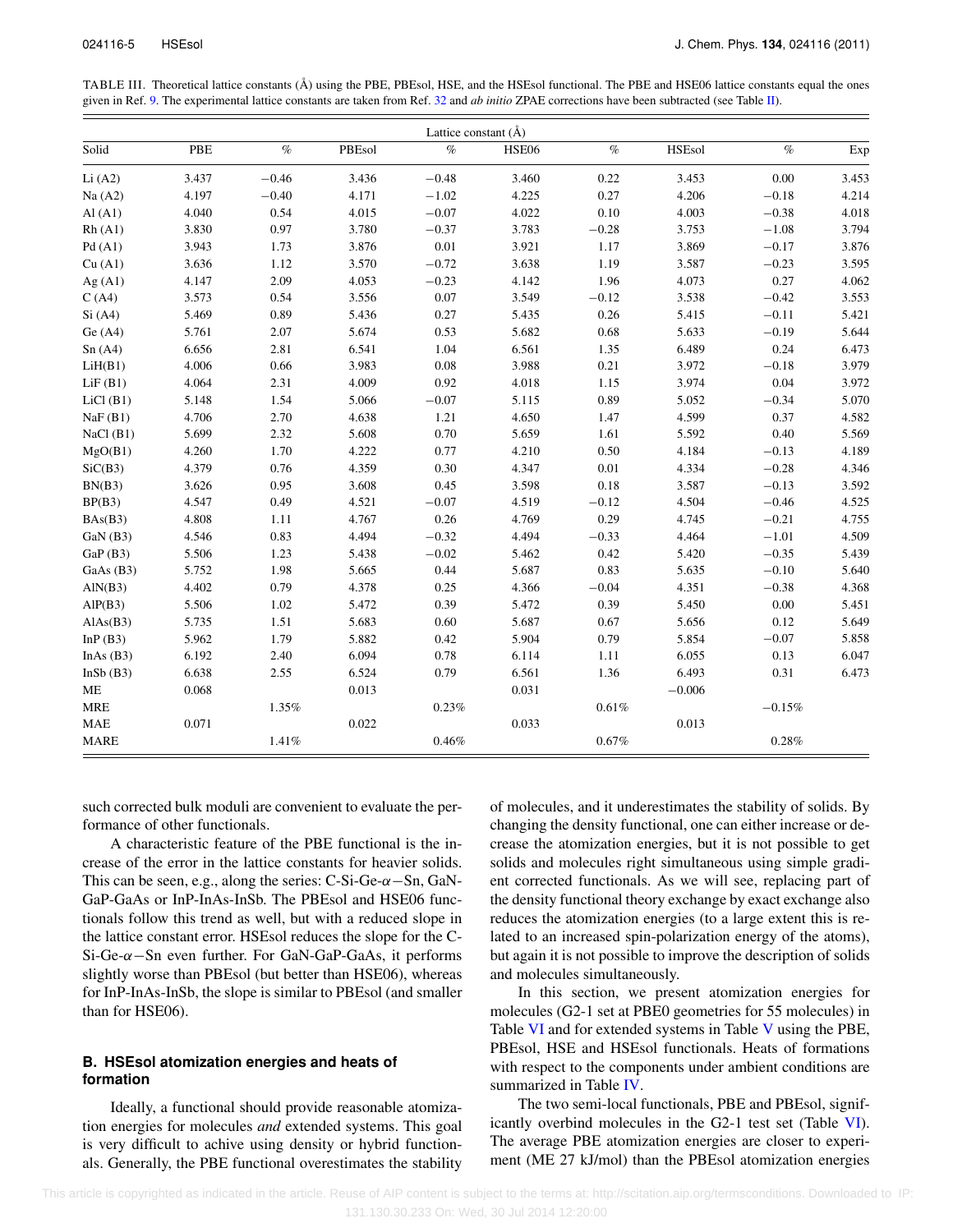<span id="page-6-1"></span>TABLE IV. Heats of formation at  $T = 0$  K in kJ/mol (per formula unit; 1)  $kJ/mol = 10.364$  meV) with respect to the elemental phases in their normal state under ambient conditions. Experimental values are collected in Ref. [36](#page-11-26) and have been corrected for zero-point vibrations (ZPV, experimental values without corrections are in parentheses). The ZPV have been evaluated using harmonic *ab initio* phonon calculations.

| Solid            | PBE   | PBEsol | HSE06 | <b>HSEsol</b> | <b>RPA</b> | Exp.      |
|------------------|-------|--------|-------|---------------|------------|-----------|
| LiF              | 569   | 573    | 591   | 599           | 609        | 619 (614) |
| NaF              | 522   | 522    | 540   | 546           | 567        | 577 (573) |
| <b>NaCl</b>      | 355   | 355    | 371   | 374           | 405        | 413 (411) |
| SiC              | 52    | 53     | 60    | 60            | 64         | 69 (72)   |
| AlN              | 260   | 280    | 286   | 303           | 291        | 321 (313) |
| MgH <sub>2</sub> | 52    | 60     | 64    | 72            | 72         | 78 (68)   |
| MgO              | 517   | 533    | 541   | 558           | 577        | 604 (597) |
| ME               | $-51$ | -44    | $-33$ | $-24$         | $-14$      |           |

(ME 70 kJ/mol). Adding exact exchange reduces the mean error for both functionals to −5 kJ/mol (HSE) and 29 kJ/mol (HSEsol). We note that the reduction of the binding energy is pretty similar for both functionals amounting to about 30 kJ/mol, and it is clear that the HSE06 functional performs significantly better than the HSEsol functional.

For the extended systems (Table  $V$ ), on the other hand, the PBE functional performs already quite well (ME -12 kJ/mol). Contrary to small molecules, solids are underbound on average. In this case, adding non-local exchange can make the situation only worse, resulting in significant underbinding (ME -22 kJ/mol). For metals, the performance of the HSE06 functional is, in fact, particularly bad with the worst cases being transition metals. While PBE provides a very reasonable atomization energy for them (6 and 22 kJ/mol for Rh and Pd), the error for the HSE06 hybrid functional is about 100 kJ/mol. As for molecules, PBEsol increases the atomization energies significantly with respect to the PBE values (ME 26 kJ/mol). In this case, adding non-local exchange helps to reduce the atomization energies back to very reasonable values (ME 4 kJ/mol) but unfortunately the mean absolute error remains large and very similar to the PBE case (HSEsol MAE 18 kJ/mol, PBE MAE 15 kJ/mol). A major reason for this is that HSEsol tends to underbind metals (ME -20 kJ/mol), but overbinds insulators and semiconductors (ME 11 kJ/mol). This reduces the mean error but also increases the mean absolute error.

Assessments based on atomization energies only are sometimes criticized for depending too much on the quality of the description of the atoms. We have thus selected a few gas phase/metal and and solid/solid state reactions. To this end, the heats of formation of eight solid compounds are summarized in Table [IV.](#page-6-1) Although PBE performs reasonably well for the atomization energies of solids, heats of formation are shockingly inaccurate (ME −51 kJ/mol). The likely and common explanation for this error is that the binding energy of dimers,  $O_2$ ,  $N_2$ ,  $F_2$  etc. are overestimated (compare Table  $VI$ ) but this does not explain the error for  $MgH<sub>2</sub>$  or SiC. For this particular test set, PBEsol performs slightly better than PBE, but it reduces the overbinding only by a few kJ (ME −44 kJ/mol). The two hybrid functionals perform better than the parent semi-local functionals (HSE06 ME −33 kJ/mol,



FIG. 3. Theoretical versus experimental band gaps for selected semiconductors. PBE and PBEsol band gaps are "negative" (inverted band characters at ) for InSb, InAs,Sn and Ge.

HSEsol ME −24 kJ/mol). The likely explanation for this observation is that hybrid functionals make the binding in metals weaker compared to the binding of the final (ionic) compounds. Simultaneously the bond-strength of the dimers is reduced by admixing non-local exchange, bringing the heats of formation in better agreement with experiment. However, none of the semi local or hybrid functionals perform as well as the RPA<sup>3, [16](#page-11-6)</sup> (RPA ME  $-14$  kJ/mol), suggesting that the RPA is presently the best choice for predicting the thermo chemistry of solids, but matter of fact, the RPA is orders of magnitude more expensive than local or even hybrid functionals.

Overall, the atomization energies and heats of formation presented in this subsection suggest that HSEsol provides quite reasonable atomization energies (although far from chemical accuracy) for both molecules and extended systems, as well as, the best heats of formation (disregarding RPA) among the functionals presented in this work.

#### <span id="page-6-0"></span>**C. Band gaps**

It is often argued that KS one electron band gaps do not need to match the experimental QP band gaps. This is certainly true from a fundamental point of view. For instance, it has been shown that even very accurate Kohn-Sham potentials yield one-electron (Kohn-Sham) band gaps that do not match the QP energies. $39$  However, the exact KS energy functional and the exact KS exchange-correlation potential possess an integer discontinuity upon adding or removing electrons, which would allow to calculate the exact QP gap by adding and removing electrons from large supercells and tak-ing appropriate energy differences.<sup>40,[41](#page-11-29)</sup> For local and semilocal density functionals, as well as, hybrid functionals, on the other hand, energy differences encountered upon adding electrons to or removing electrons from *Bloch states* are exactly equivalent to the one-electron energies of the Bloch states to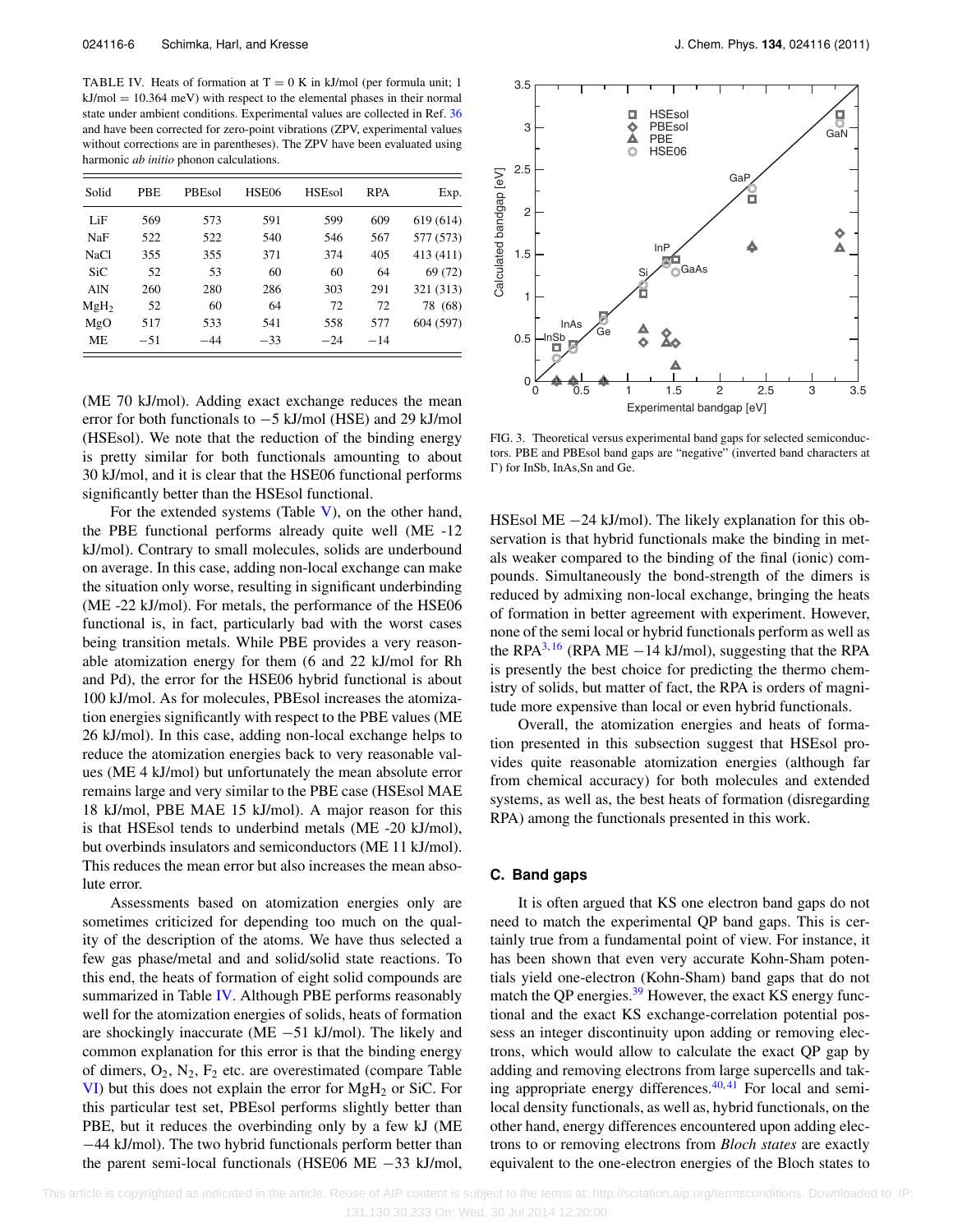<span id="page-7-0"></span>TABLE V. Atomization energies in kJ/mol/atom for solids applying the PBE, PBEsol, HSE06, and HSEsol functional. The last two columns summarize the experimental atomization energies (including the ZPE) and the ZPE corrected atomization energies, respectively. Experimental atomization energies for InP, InAs, InSb have been taken from Ref. [37,](#page-11-30) for Ge and Sn from Ref. [38,](#page-11-31) all other experimental atomization energies are from Ref. [36.](#page-11-26) Relative errors are calculated with respect to the ZPE corrected experimental atomization energies.

|                     | PBE   | $\%$             | PBEsol | $\%$             | <b>HSE</b> | $\%$             | <b>HSEsol</b>  | $\%$           | exp | exp<br>ZPE corr. |
|---------------------|-------|------------------|--------|------------------|------------|------------------|----------------|----------------|-----|------------------|
| Li(A2)              | 155   | $-3$             | 162    | $\mathbf{1}$     | 151        | $-6$             | 156            | $-2$           | 157 | 160              |
| Na(A2)              | 104   | $-4$             | 111    | 3                | 99         | $-8$             | 105            | $-3$           | 107 | 108              |
| AI(Al)              | 331   | $\boldsymbol{0}$ | 368    | 11               | 331        | $\boldsymbol{0}$ | 354            | $\tau$         | 327 | 331              |
| Rh(A1)              | 552   | $-1$             | 645    | 16               | 443        | $-21$            | 475            | $-15$          | 555 | 558              |
| Pd(A1)              | 358   | $-6$             | 427    | 12               | 285        | $-25$            | 334            | $-12$          | 377 | 380              |
| Cu (A1)             | 336   | $-1$             | 389    | 14               | 297        | $-13$            | 334            | $-2\,$         | 337 | 340              |
| Ag(A1)              | 243   | $-15$            | 297    | 3                | 229        | $-20$            | 268            | $-7\,$         | 286 | 288              |
| <b>ME</b> Metals    | $-12$ |                  | 33     |                  | $-47$      |                  | $-20$          |                |     |                  |
| <b>MAE</b> Metals   | 12    |                  | 33     |                  | 47         |                  | 26             |                |     |                  |
| <b>MARE</b> Metals  |       | 4.3%             |        | 8.7%             |            | 13.2%            |                | $6.8\%$        |     |                  |
| C(A4)               | 744   | $\sqrt{2}$       | 797    | 9                | 734        | $\mathbf{1}$     | 775            | 6              | 711 | 728              |
| Si(A4)              | 440   | $-3$             | 479    | 6                | 442        | $-2$             | 467            | 3              | 446 | 452              |
| Ge(A4)              | 360   | $-5$             | 400    | 6                | 360        | $-5$             | 390            | $\mathfrak{Z}$ | 374 | 378              |
| Sn(A4)              | 306   | $\mathbf{1}$     | 343    | 13               | 306        | $\mathbf{1}$     | 334            | 10             | 301 | 303              |
| LiH(B1)             | 227   | $-5$             | 236    | $-2$             | 228        | $-5$             | 236            | $-{\bf 2}$     | 230 | 240              |
| LiF(B1)             | 418   | $-3$             | 432    | $\boldsymbol{0}$ | 408        | $-5$             | 421            | $-{\bf 2}$     | 425 | 430              |
| $LiCl$ (B1)         | 324   | $-6$             | 340    | $-2$             | 324        | $-6$             | 338            | $-3$           | 343 | 346              |
| NaF(B1)             | 369   | $-4$             | 382    | $\boldsymbol{0}$ | 358        | $-7$             | 370            | $-4$           | 379 | 383              |
| NaCl(B1)            | 298   | $-7$             | 311    | $-4$             | 298        | $-7$             | 309            | $-4$           | 319 | 322              |
| MgO(B1)             | 481   | $-4$             | 513    | $\boldsymbol{2}$ | 473        | $-6$             | 498            | $-1$           | 497 | 502              |
| SiC(B3)             | 618   | $-1$             | 663    | 6                | 619        | $-1$             | 650            | $\overline{4}$ | 612 | 625              |
| BN(B3)              | 669   | $\mathfrak{Z}$   | 714    | 9                | 660        | $\mathbf{1}$     | 692            | 6              | 637 | 652              |
| BP(B3)              | 511   | 3                | 552    | 11               | 509        | 3                | 538            | 8              | 486 | 496              |
| BAs(B3)             | 447   |                  | 490    |                  | 443        |                  | 474            |                |     |                  |
| GaN(B3)             | 424   | $-4$             | 467    | 6                | 418        | $-5$             | 450            | $\overline{c}$ | 432 | 439              |
| GaP(B3)             | 337   | $-3$             | 376    | 8                | 340        | $-2$             | 368            | 6              | 343 | 348              |
| GaAs (B3)           | 304   | $-6$             | 343    | $\tau$           | 304        | $-6$             | 334            | 4              | 319 | 322              |
| AlN $(B3)$          | 551   | $-{\bf 2}$       | 586    | $\overline{4}$   | 544        | $-4$             | 570            | $\mathbf{1}$   | 556 | 564              |
| AlP(B3)             | 395   | $-5$             | 427    | 3                | 398        | $-5$             | 421            | $\mathbf{1}$   | 411 | 417              |
| AlAs $(B3)$         | 356   | $-3$             | 390    | 6                | 357        | $-3$             | 382            | 4              | 365 | 369              |
| In $P(B3)$          | 304   | $-9$             | 371    | 11               | 306        | $-9$             | 332            | $-1$           | 331 | 335              |
| InAs $(B3)$         | 279   | $-6$             | 316    | 6                | 278        | $-6$             | 307            | $\mathfrak{Z}$ | 294 | 297              |
| InSb(B3)            | 255   | $-6$             | 289    | $\overline{7}$   | 253        | $-7\,$           | 280            | 3              | 269 | 271              |
| ME Ins/sem.         | $-12$ |                  | 23     |                  | $-14$      |                  | 11             |                |     |                  |
| MAE Ins/sem         | 16    |                  | 25     |                  | 17         |                  | 16             |                |     |                  |
| <b>MARE</b> Ins/sem |       | 4.2%             |        | 5.8%             |            | 4.4%             |                | 3.7%           |     |                  |
| ME all              | $-12$ |                  | 26     |                  | $-22$      |                  | $\overline{4}$ |                |     |                  |
| MAE all             | 15    |                  | 27     |                  | 24         |                  | 18             |                |     |                  |
| MARE all            |       | 4.2%             |        | 6.5%             |            | 6.5%             |                | 4.4%           |     |                  |

which the electron is added or removed. For a more detailed discussion we refer to Cohen, Mori-Sanchez and Yang.<sup>[41](#page-11-29)</sup> From a fundamental point of view, one might argue that the flaw of the present KS-functionals is the lack of this integer discontinuity, but from a practical point of view, the origin of the flaw matters rather little. As long as the exchange correlation functional does not possess an integer discontinuity, it is a sensible test to compare KS one-electron energies with the fundamental band gap. $42, 43$  $42, 43$  If the KS one-electron energy differences do not match the experimental band gaps, the applied functional needs to be used with some care, in particular if defect states are modeled.<sup>[44](#page-11-34)[–47](#page-11-35)</sup>

While, fundamental band gaps obtained from the oneelectron energies of local and semi-local functionals are consistently too small, the admixture of exact exchange leads to an opening of the gap yielding good agreement with experiment. In Table [VII,](#page-8-1) fundamental band gaps evaluated using the PBE, PBEsol, HSE06, and HSEsol functional are presented. For each functional, the lattice constant was set to the respective theoretical equilibrium lattice constant. As the PBE and PBEsol functionals predict similar band gaps, it can be expected that the HSE06 and the HSEsol band gaps are close to each other as well. This is in fact the case, as can be seen from the very similar average errors provided by the two hybrid functionals, HSE06 and HSEsol. Both hybrid functionals perform significantly better than the semi-local PBE and PBEsol functionals. Only for large gap insulators, hybrid functionals do not yield satisfactory results, essentially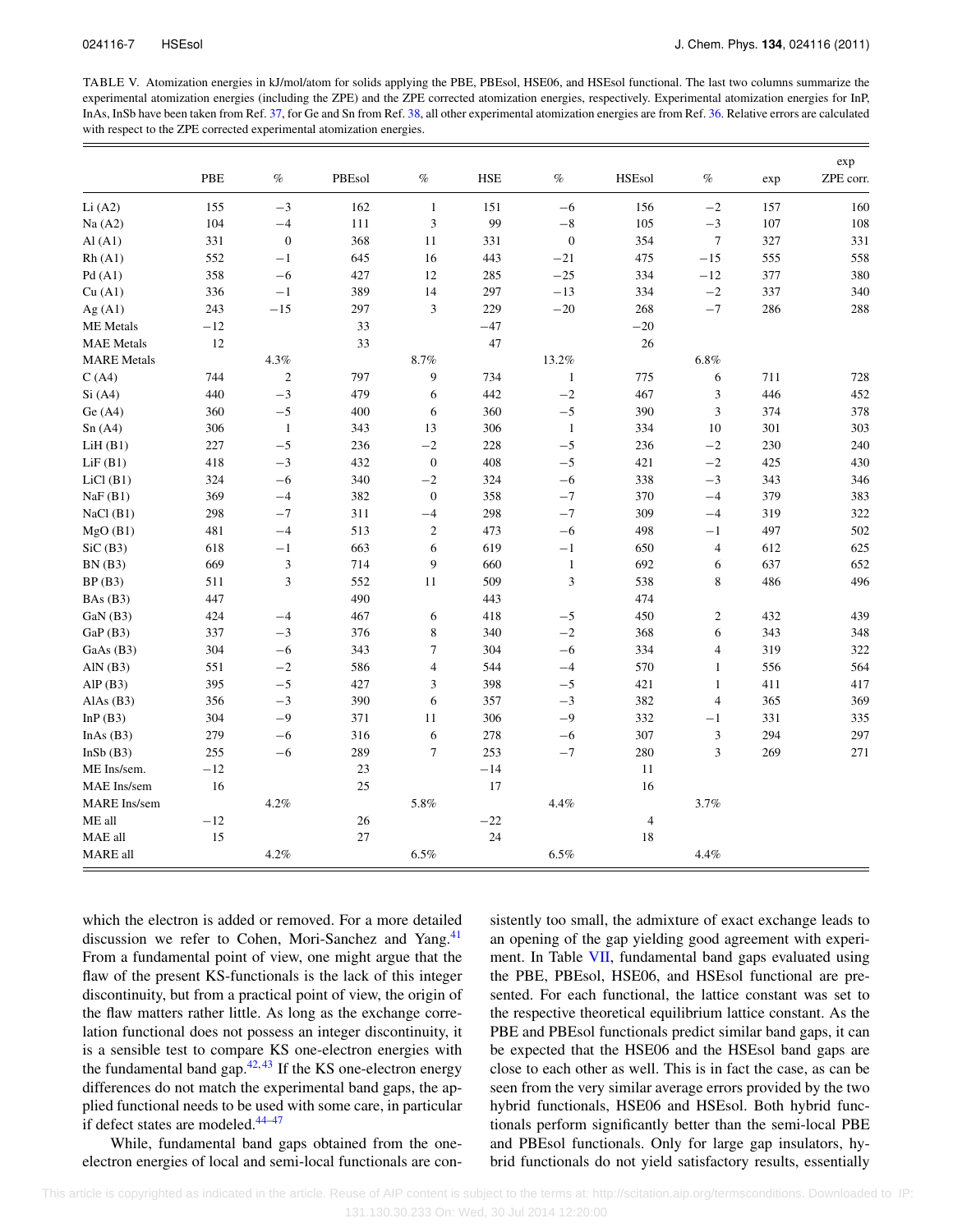<span id="page-8-0"></span>TABLE VI. Atomization energies in kJ/mol/ formula unit for a small subset of molecules from the G2-1 test  $(+H<sub>2</sub>)$  set. The mean errors have been calculated for the full G2-1 test set, which can be found in the supplementary material (Ref. [35\)](#page-11-25).

|                 | PBE  | Deviation | PBEsol | Deviation | HSE06 | Deviation      | <b>HSEsol</b> | Deviation | exp  |
|-----------------|------|-----------|--------|-----------|-------|----------------|---------------|-----------|------|
| H <sub>2</sub>  | 438  | $-18$     | 446    | $-10$     | 437   | $-19$          | 446           | $-10$     | 456  |
| $C_2H_2$        | 1735 | 45        | 1798   | 107       | 1694  | $\overline{4}$ | 1744          | 53        | 1690 |
| $C_2H_4$        | 2390 | 39        | 2477   | 125       | 2361  | 10             | 2431          | 79        | 2351 |
| $C_2H_6$        | 2997 | 22        | 3109   | 134       | 2981  | 6              | 3071          | 96        | 2975 |
| $_{\rm CO}$     | 1124 | 32        | 1167   | 75        | 1070  | $-22$          | 1103          | 11        | 1092 |
| CO <sub>2</sub> | 1737 | 97        | 1825   | 184       | 1639  | $-2$           | 1703          | 63        | 1640 |
| Cl <sub>2</sub> | 275  | 36        | 309    | 70        | 252   | 14             | 276           | 38        | 238  |
| CIF             | 301  | 42        | 340    | 81        | 257   | $-2$           | 286           | 27        | 259  |
| F <sub>2</sub>  | 218  | 59        | 260    | 101       | 147   | $-12$          | 179           | 20        | 159  |
| Li <sub>2</sub> | 83   | $-25$     | 86     | $-23$     | 81    | $-28$          | 84            | $-24$     | 109  |
| LiF             | 579  | $-2$      | 598    | 17        | 549   | $-33$          | 566           | $-16$     | 582  |
| LiH             | 224  | $-19$     | 230    | $-13$     | 221   | $-22$          | 228           | $-15$     | 243  |
| $N_2$           | 1019 | 69        | 1046   | 97        | 945   | $-5$           | 967           | 17        | 950  |
| Na <sub>2</sub> | 74   | $-6$      | 74     | $-6$      | 66    | $-14$          | 67            | $-12$     | 79   |
| <b>NaCl</b>     | 392  | $-22$     | 410    | $-4$      | 387   | $-27$          | 401           | $-14$     | 414  |
| O <sub>2</sub>  | 598  | 104       | 650    | 156       | 521   | 27             | 559           | 65        | 494  |
| P <sub>2</sub>  | 508  | 22        | 539    | 54        | 467   | $-18$          | 491           | 6         | 485  |
| SO <sub>1</sub> | 591  | 80        | 633    | 123       | 535   | 25             | 566           | 55        | 510  |
| SO <sub>2</sub> | 1173 | 115       | 1260   | 202       | 1066  | 8              | 1130          | 71        | 1059 |
| Si <sub>2</sub> | 340  | 30        | 361    | 51        | 322   | 12             | 338           | 28        | 310  |
| SiO             | 822  | 23        | 861    | 62        | 765   | $-34$          | 795           | $-4$      | 799  |
| ME              |      | 27        |        | 70        |       | $-5$           |               | 29        |      |
| <b>MAE</b>      |      | 36        |        | 71        |       | 15             |               | 32        |      |

<span id="page-8-1"></span>TABLE VII. Theoretical and experimental fundamental band gaps in eV. Theoretical band gaps are evaluated at the equilibrium lattice constant determined with the corresponding functional. Except for LiF, LiCl, NaF, and NaCl, experimental band gaps have been taken from Ref. [48.](#page-11-36)

|             | PBE                      | Error   | PBEsol | Error   | <b>HSE</b> | Error   | <b>HSEsol</b> | Error   | exp  |
|-------------|--------------------------|---------|--------|---------|------------|---------|---------------|---------|------|
| C(A4)       | 4.12                     | $-1.36$ | 4.03   | $-1.45$ | 5.31       | $-0.17$ | 5.27          | $-0.21$ | 5.48 |
| Si(A4)      | 0.61                     | $-0.56$ | 0.46   | $-0.71$ | 1.14       | $-0.03$ | 1.04          | $-0.13$ | 1.17 |
| Ge(A4)      | $\qquad \qquad -$        |         |        |         | 0.72       | $-0.02$ | 0.78          | 0.04    | 0.74 |
| Sn(A4)      | $\overline{\phantom{0}}$ |         |        |         | 0.2        |         | 0.22          |         |      |
| LiH(B1)     | 2.98                     | $-1.96$ | 2.73   | $-2.21$ | 3.97       | $-0.97$ | 3.8           | $-1.14$ | 4.94 |
| LiF(B1)     | 8.85                     | $-5.65$ | 9.05   | $-5.45$ | 11.47      | $-3.03$ | 11.64         | $-2.86$ | 14.5 |
| $LiCl$ (B1) | 6.27                     | $-3.13$ | 6.34   | $-3.06$ | 7.78       | $-1.62$ | 7.70          | $-1.70$ | 9.4  |
| NaF(B1)     | 6.06                     | $-5.44$ | 6.16   | $-5.34$ | 8.37       | $-3.13$ | 8.46          | $-3.04$ | 11.5 |
| NaCl(B1)    | 4.98                     | $-4.53$ | 4.99   | $-4.51$ | 6.41       | $-3.09$ | 6.40          | $-3.10$ | 9.5  |
| MgO(B1)     | 4.42                     | $-2.80$ | 4.58   | $-2.64$ | 6.51       | $-0.71$ | 6.64          | $-0.58$ | 7.22 |
| SiC(B3)     | 1.37                     | $-1.05$ | 1.23   | $-1.19$ | 2.23       | $-0.19$ | 2.16          | $-0.26$ | 2.42 |
| BN(B3)      | 4.45                     | $-1.77$ | 4.28   | $-1.94$ | 5.79       | $-0.43$ | 5.7           | $-0.52$ | 6.22 |
| BP(B3)      | 1.24                     | $-1.16$ | 1.11   | $-1.29$ | 1.94       | $-0.46$ | 1.86          | $-0.54$ | 2.4  |
| BAs(B3)     | 1.22                     | $-0.24$ | 1.09   | $-0.37$ | 1.85       | 0.39    | 1.77          | 0.31    | 1.46 |
| GaN(B3)     | 1.57                     | $-1.73$ | 1.75   | $-1.55$ | 3.05       | $-0.25$ | 3.15          | $-0.15$ | 3.30 |
| GaP(B3)     | 1.59                     | $-0.76$ | 1.58   | $-0.77$ | 2.28       | $-0.07$ | 2.15          | $-0.20$ | 2.35 |
| GaAs(B3)    | 0.18                     | $-1.34$ | 0.45   | $-1.07$ | 1.29       | $-0.23$ | 1.44          | $-0.08$ | 1.52 |
| AlN $(B3)$  | 3.3                      | $-2.83$ | 3.18   | $-2.95$ | 4.55       | $-1.58$ | 4.48          | $-1.65$ | 6.13 |
| AlP $(B3)$  | 1.63                     | $-0.88$ | 1.45   | $-1.06$ | 2.29       | $-0.22$ | 2.16          | $-0.35$ | 2.51 |
| AlAs $(B3)$ | 1.5                      | $-0.73$ | 1.34   | $-0.89$ | 2.08       | $-0.15$ | 1.97          | $-0.26$ | 2.23 |
| InP(B3)     | 0.45                     | $-0.97$ | 0.57   | $-0.85$ | 1.39       | $-0.03$ | 1.43          | 0.01    | 1.42 |
| InAs $(B3)$ |                          |         |        |         | 0.38       | $-0.03$ | 0.44          | 0.03    | 0.41 |
| InSb(B3)    |                          |         |        |         | 0.27       | 0.04    | 0.40          | 0.17    | 0.23 |
| ME          |                          | $-1.83$ |        | $-1.85$ |            | $-0.69$ |               | $-0.70$ |      |
| <b>MAE</b>  |                          | 1.83    |        | 1.85    |            | 0.74    |               | 0.76    |      |

 This article is copyrighted as indicated in the article. Reuse of AIP content is subject to the terms at: http://scitation.aip.org/termsconditions. Downloaded to IP: 131.130.30.233 On: Wed, 30 Jul 2014 12:20:00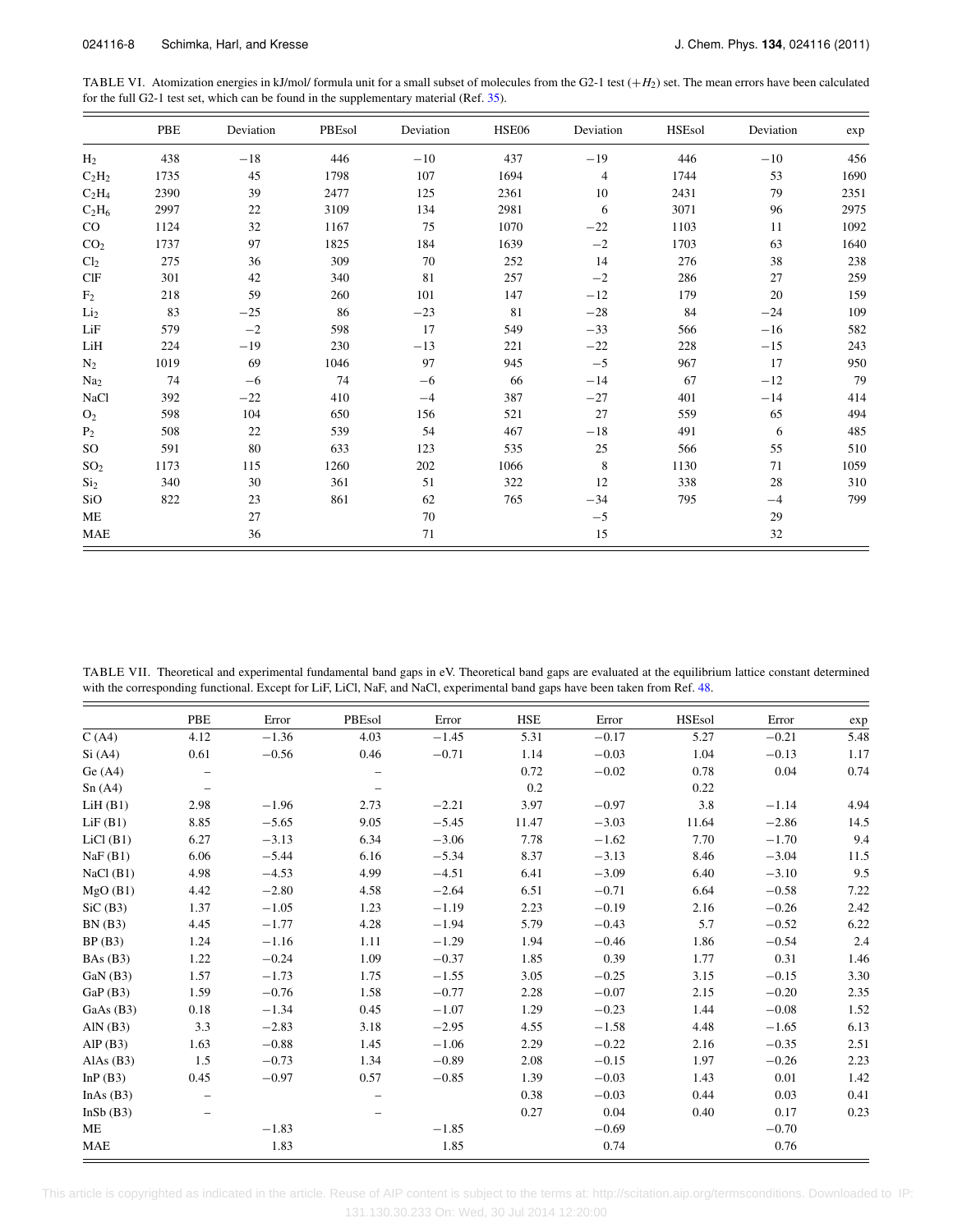<span id="page-9-0"></span>

FIG. 4. Schematic presentation of the energy errors for PBE, HSE, PBEsol and HSEsol for selected systems. x-axes represents specific bonding situations. One bar is shown for each functional for each bonding situation. Each bar represents the total energy error for a specific functional and a specific situation. The lower a vertical bar is positioned the more strongly the specific functional overbinds. Bars above the x-axis correspond to underbinding for that specific situation.

because one quarter of the exact exchange is insufficient to recover the correct band gap. In this case, half-half functionals yield somewhat better agreement with experiment, e.g. LiF (12.95 eV), NaF (9.47 eV) and NaCl (6.71 eV). However, the screening parameter  $\mu$  is too large to allow for a better agreement with experiment.

#### **IV. DISCUSSION**

Figure [4](#page-9-0) summarizes the energetics we have determined in the present work for PBE, HSE, PBEsol and HSEsol for *sp* elements in the first, second and third row. The plot is based on the atomization energy errors for molecules and solids shown in Tables [VI](#page-8-0) and VII but restricts the statistics to simple metals (Na, Li, Al), ionic and covalent compounds (NaF, NaCl, AlN, ...) and diatomic molecules  $(O_2, F_2, N_2, P_2, \ldots)$ . All energies are specified in kJ/mol per atom so that the graph essentially conveys the same content as the heats of formation shown in Table [IV.](#page-6-1)

Since all functionals describe the energy of the free electron gas exactly, all four functionals fall onto a single line for this case (zero error in the total energy). The energies of atoms are more problematic, and, ideally, we would have liked to indicate the mean energy error for atoms for each functional in our plot. However, determining this error turned out to be rather cumbersome, since accurate atomic reference data are not available, in particular, if we want to assess the *valence electron* error only. We therefore aligned the atomic energies at zero, as well. Therefore, the y-position of each bar reflects the atomization energy error for metals, ionic and covalent solids and molecules, respectively. For each bonding situation we show 4 bars, corresponding to the error of the PBE, PBEsol, HSE and HSEsol functional. The presentation has been chosen such that negative values correspond to overbinding (different sign than in the tables).

Let us first concentrate on the PBE results (black bars). Clearly, PBE overestimates the atomization energies of small molecules significantly but slightly underestimates the atomization energies for metals, semiconductors and insulators. We note that real metals show a behavior in-between covalent solids and the free electron gas, which is sensible, since bonding in real metals is a mixture of covalent and free electron like bonding. One issue that is visible in the plot is that PBE significantly underestimates the heats of formation upon forming a compound from a metal and a gas phase molecule. As we have already discussed, the origin of the problem is the PBE overbinding for molecules. As a result, the heats of formation for the reaction

$$
metal + molecule \rightarrow compound \qquad (10)
$$

is underestimated, as indicated by the black arrow in Fig. [4.](#page-9-0)

With respect to atoms, PBEsol (blue bars) somewhat overbinds solids and strongly overbinds molecules. This is a result of aligning the energies for atoms at zero. In fact, the PBEsol functional yields smaller gradient corrections and thus less negative exchange correlation energies, but since the effect is strongest for atoms, molecules and solids are energetically overbound compared to atoms. Concerning the heats of formation of compounds w.r.t. metals and gas phase molecules, a slightly smaller error is observed for PBEsol than for PBE (blue arrow).

Hybrid functionals generally increase the stability of the spin polarized atom that we use as reference, and hence reduce the binding energy resulting in less negative atomization energies (red and pink bars). Remarkably, the changes in the atomization energies are largest for molecules, small for insulators and semiconductors, and fairly small for metals. This reflects a systematic difference between the local (DFT) and non-local (HF) exchange energy in extended and localized systems: whereas the difference is expected to be zero for the uniform electron gas, since all DFT functionals exactly reproduce the exchange energy of jellium, the difference is rather large for systems with localized electrons. We note that changes from PBEsol to HSEsol are larger than from PBE to HSE, suggesting that PBE models the exact exchange energy more precisely than PBEsol. In fact, functionals with even stronger gradient corrections, such as  $revPBE<sup>49</sup>$  $revPBE<sup>49</sup>$  $revPBE<sup>49</sup>$  and RPBE,<sup>[50](#page-11-38)</sup> would be even better suited for molecules, but obviously such functionals would introduce too strong gradient corrections for extended systems, increasing their atomization energy error and lattice constant error even further beyond that of PBE.

An important question at this point is to what extent the diagram is biased by the restriction to a small set of the elements. This certainly is a difficult question that can be only addressed by increasing the test set further, but we believe that the general behaviour will not be affected by this choice: the stability of molecules is overestimated compared to bulk systems, regardless of the chosen (semi-local) density functional and test set. For instance, for Si (not included in the construction of the diagram) our PBE data show that the stability of the  $Si<sub>2</sub>$  dimer is overestimated by 30 kJ/mol, whereas the solid is underbound by 12 kJ/mol in rough agreement with our schematic energy plot. We thus conclude that the schematic diagram captures a true shortcoming of the presently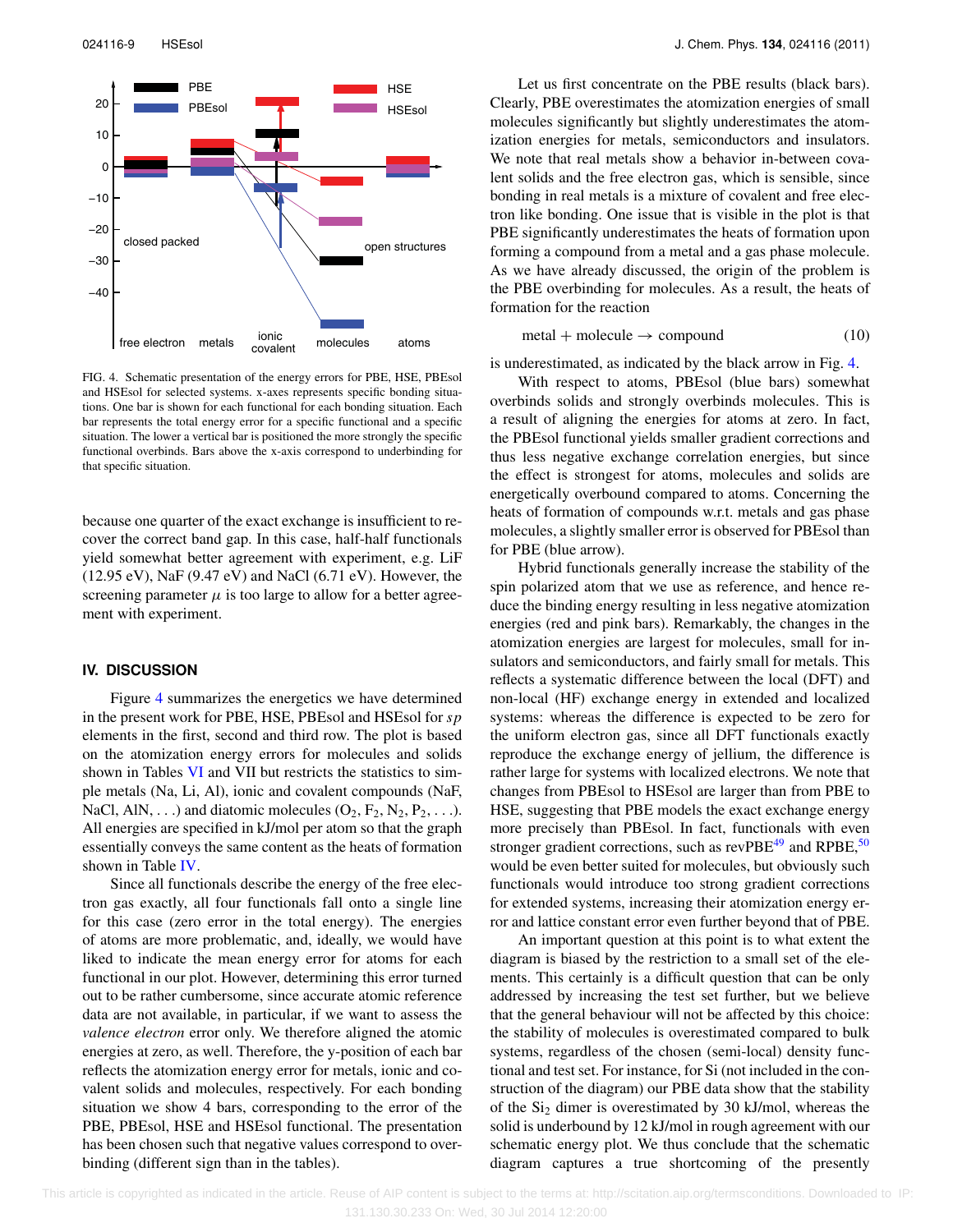available semi-local and hybrid functionals, that is encountered when one moves from a uniform system to open structures with spatially confined electrons.

*Which one is the best functional:* The diagram suggests that there is no "best" functional. PBEsol is ideally suited for simple metals. For insulators and semiconductors, errors in the atomization energies are roughly similar but of opposite sign for PBE and PBEsol, and one would need a functional with intermediate gradient corrections. For molecules, even the PBE gradient corrections do not suffice to recover a reasonable energetics, and in fact, revPBE and RPBE with even stronger gradient corrections are known to achieve the best molecular energetics.<sup>49</sup> As Perdew has already pointed out, the strength of the gradient correction needs to be chose system dependent, something that can be only achieved by including additional information as done in the TPSS or revTPSS functional.<sup>[15](#page-11-5)</sup>

For hybrid functionals, the HSE functional does the best overall job for atomization energies of molecules, but HSEsol is best suited for solids. Again, none of the functionals is ideal. Tentatively, we believe that the proper physics can be only recovered by functionals that use the correct amount of the nonlocal exchange interaction, but the required fraction is system dependent: a sizeable amount of exact non-local exchange in molecules and atoms, and very little non-local exchange in solids would produce about the right energetics.

#### **V. CONCLUSIONS**

In this work, we have presented an improved hybrid functional for solids. In this functional, one quarter of the shortrange semi-local exchange is replaced by exact exchange, analogous to HSE. In contrast to HSE, it relies on the PBEsol instead of the PBE functional for presenting the semi-local exchange part and the correlation energy. We note that similar functionals have been proposed for the modeling of ferroelectric materials, however, a careful evaluation of the perfor-mance of such functionals has not been presented yet.<sup>[51](#page-11-39)</sup>

Our motivation to introduce a hybrid functional based on PBEsol is to improve the performance of hybrid functionals for solids. Although HSE06 yields very good atomization energies for molecular systems, errors in the lattice constants of solids can be sizable (e.g. 2% and 1.6% for Ag and NaCl, respectively, mean absolute relative error 0.7%). Accurate lattice constants are important for *ab initio* modeling since most physical quantities need to be evaluated at the theoretical geometry, if consistency is aimed at. Furthermore, in contrast to molecular systems, HSE06 atomization energies of solids are not improved compared to PBE.

The ideal hybrid functional for solids should yield better lattice constants (and bulk moduli) than HSE06, and it should improve the atomization energies for solids. At the same time, molecular atomization energies should not be significantly worsened, and the description of band gaps should remain similar to HSE06. The HSEsol functional provides all this: the mean absolute error in the lattice constants is reduced from 0.67% (HSE06) to 0.28%. For the systems studied in the present work, the largest lattice constant error is 1.1% (Rh) compared to the largest HSE06 error of 2.0 % (Ag). For molecular atomization energies, the improvement provided by the HSEsol functional compared to the underlying PBEsol functional is of the same order as from PBE to the HSE06 functional. But because PBEsol performs significantly worse than PBE for molecules, the HSEsol results are not on par with the HSE06 results. This disadvantage of the HSEsol functional is, however, compensated by the improved HSEsol atomization energies of solids. For metallic systems, the HSE06 error is almost halved (from MARE 13.2% to 6.8%) and for insulators and semiconductors HSEsol performs also slightly better (HSE06: MARE 4.4%, HSEsol: MARE 3.7%). Additionally, HSEsol heats of formation (with respect to the constituents in their groundstate at ambient conditions) are closer to experiment than the HSE06 values. For the energetics of solids, HSEsol is thus seemingly a better choice than HSE06. Finally, bands gaps are of comparable quality as for the HSE06 functional.

In summary, we believe that HSEsol provides an improved description of solids compared to HSE06. Specifically, the prediction of lattice constants and heats of formations is much improved.

A second issue discussed in this work is the *ab initio* calculation of the zero-point vibrational effects on the atomization energies and of the zero-point anharmonic expansion contributions to the lattice constants and bulk moduli. In first principles calculations, these effects are a priori not taken into account for the calculation lattice constants and atomization energies, hence, it would be most convenient to correct the experimental values for zero-point effects in order to precisely determine the accuracy of a functional. The zero-point effect on the lattice constants is on average about 0.3 % (LiH excluded) and is therefore in the range of error of accurate methods such as the HSEsol functional. In this work, we presented zero-point anharmonic expansion effects calculated from *ab initio* phonon calculations based on the quasi harmonic approximation. Although the evaluation of zero-point energies is straightforward, to the best of our knowledge zero-point anharmonic expansion effects have not yet been presented for a larger set of solids. The values presented in this work can be used as a generic correction for the experimental lattice constants and bulk moduli.

#### **ACKNOWLEDGMENTS**

This work has been supported by the Austrian Fonds zur Förderung der wissenschaftlichen Forschung within the Wissenschaftskolleg W4 and the START project Y218, and the SFB VICOM (F41).

- <span id="page-10-1"></span><span id="page-10-0"></span>1W. Kohn and L. J. Sham, [Phys. Rev.](http://dx.doi.org/10.1103/PhysRev.140.A1133) **140**, A1133 (1965).
- <span id="page-10-2"></span>2J. P. Perdew, K. Burke, and M. Ernzerhof, [Phys. Rev. Lett.](http://dx.doi.org/10.1103/PhysRevLett.77.3865) **77**, 3865 (1996).
- <span id="page-10-3"></span>3J. Harl and G. Kresse, [Phys. Rev. Lett.](http://dx.doi.org/10.1103/PhysRevLett.103.056401) **103**, 056401 (2009).
- <span id="page-10-4"></span>4A. D. Becke, [J. Chem. Phys.](http://dx.doi.org/10.1063/1.464304) **98**, 1372 (1993).
- 5J. P. Perdew, M. Ernzerhof, and K. Burke, [J. Chem. Phys.](http://dx.doi.org/10.1063/1.472933) **105**, 9982 (1996).
- <span id="page-10-6"></span><span id="page-10-5"></span>6C. Adamo and V. Barone, [J. Chem. Phys.](http://dx.doi.org/10.1063/1.478522) **110**, 6158 (1999).
- 7J. Heyd, G. E. Scuseria, and M. Ernzerhof, [J. Chem. Phys.](http://dx.doi.org/10.1063/1.1564060) **118**, 8207 (2003); **124**, 219906(E) (2006).
- <span id="page-10-7"></span>8A. V. Krukau, O. A. Vydrov, A. F. Izmaylov, and G. E. Scuseria, [J. Chem.](http://dx.doi.org/10.1063/1.2404663) [Phys.](http://dx.doi.org/10.1063/1.2404663) **125**, 224106 (2006).
- <span id="page-10-8"></span>9J. Paier, M. Marsman, K. Hummer, G. Kresse, I. C. Gerber, and J. G. Ángyán, [J. Chem. Phys.](http://dx.doi.org/10.1063/1.2187006) **124**, 154709 (2006).